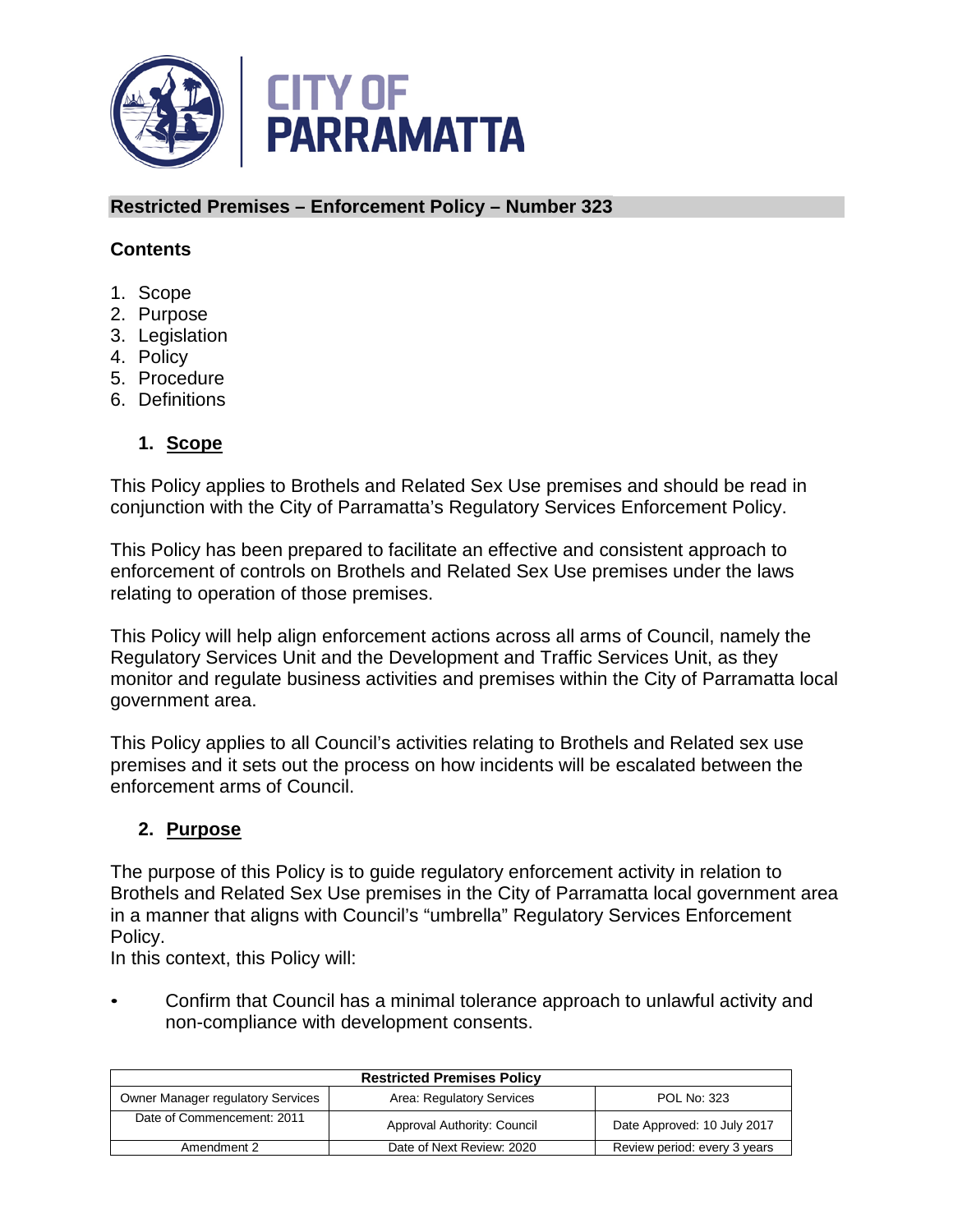

- Provide consistency in enforcement matters of environmental breaches, development non-compliance, and to ensure transparency, procedural fairness and natural justice.
- Acknowledge an obligation under relevant sections of legislation to ensure that the exercise of its regulatory power is carried out consistently and without bias.
- To set the criteria for the regulation of the types of premises covered by this Policy.

The objectives of this Policy are:

- to inform the public of the principles and measures that Council staff will apply in its compliance and enforcement activities relating to Brothels and Related Sex Use premises;
- to provide guidance to Council staff in pursuing enforcement options;
- to implement a fair and equitable enforcement system consistently across the City of Parramatta local government area; and
- to provide a mechanism to enable Council to recover the costs of regulating and monitoring Brothels and Related Sex use premises.

## **3. Legislation**

The following acts and regulations are the guiding legislation for restricted premises matters. They include and are not limited to:

- Environmental Planning & Assessment Act 1979 and related Regulations
- Local Government Act 1993 and related Regulations
- Restricted Premises Act 1943 and related Regulations

# **4. Policy**

## **4.1 Principles for Response**

Council staff will:

- act in the public interest;
- act consistently, impartially and fairly according to law;
- promote consistency through effective liaison with field staff and the adherence to policies and procedures;

| <b>Restricted Premises Policy</b>        |                             |                              |
|------------------------------------------|-----------------------------|------------------------------|
| <b>Owner Manager regulatory Services</b> | Area: Regulatory Services   | POL No: 323                  |
| Date of Commencement: 2011               | Approval Authority: Council | Date Approved: 10 July 2017  |
| Amendment 2                              | Date of Next Review: 2020   | Review period: every 3 years |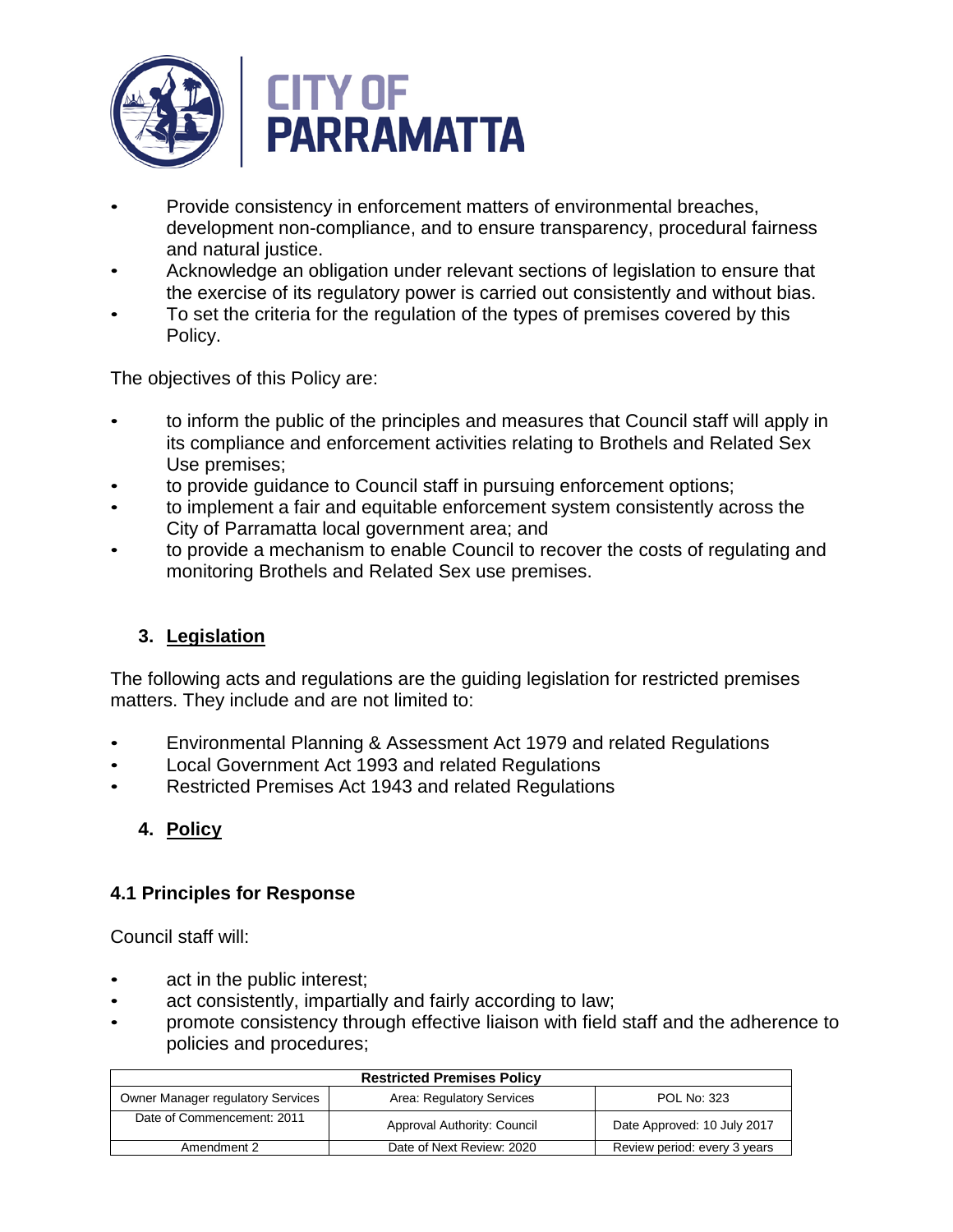

- not discriminate on the basis of race, religion, sex, national origin or political association;
- ensure that enforcement action is taken against the right person for the right offence;
- ensure that all relevant evidence is placed before Courts or appeal tribunals;
- inform those being regulated of their legal obligations and have relevant personnel available during normal office hours to assist with enquiries about legislative requirements;
- discuss specific compliance failures or problems and provide advice on mechanisms that can be used to improve compliance;
- confirm advice in writing when requested and provide written advice in a clear and simple manner, explaining what and why remedial work is to be undertaken, over what time scale and ensuring legal requirements are explained;
- advise those being regulated of their right of appeal where provided by law, and
- provide alleged offenders with an opportunity to discuss the circumstances of their case.

This Policy aligns with the Council values together with the requirements of any relevant legislation.

## **4.2 Enforcement Activities**

Council will carry out annual inspections of sex service premises (i.e. brothels, sex on premises facilities, therapeutic massage facilities, and massage parlours), to ensure premises conducting those activities comply with development consent and laws relating those activities. Council also receives information about suspected contraventions, illegal uses and non-compliances from members of the public, other agencies and monitoring activities.

Monitoring activities include:

- random inspections;
- intelligence gathering;
- routine patrols; and
- targeted investigations.

## **4.3 Hierarchy for Response**

| <b>Restricted Premises Policy</b>        |                             |                              |
|------------------------------------------|-----------------------------|------------------------------|
| <b>Owner Manager regulatory Services</b> | Area: Regulatory Services   | <b>POL No: 323</b>           |
| Date of Commencement: 2011               | Approval Authority: Council | Date Approved: 10 July 2017  |
| Amendment 2                              | Date of Next Review: 2020   | Review period: every 3 years |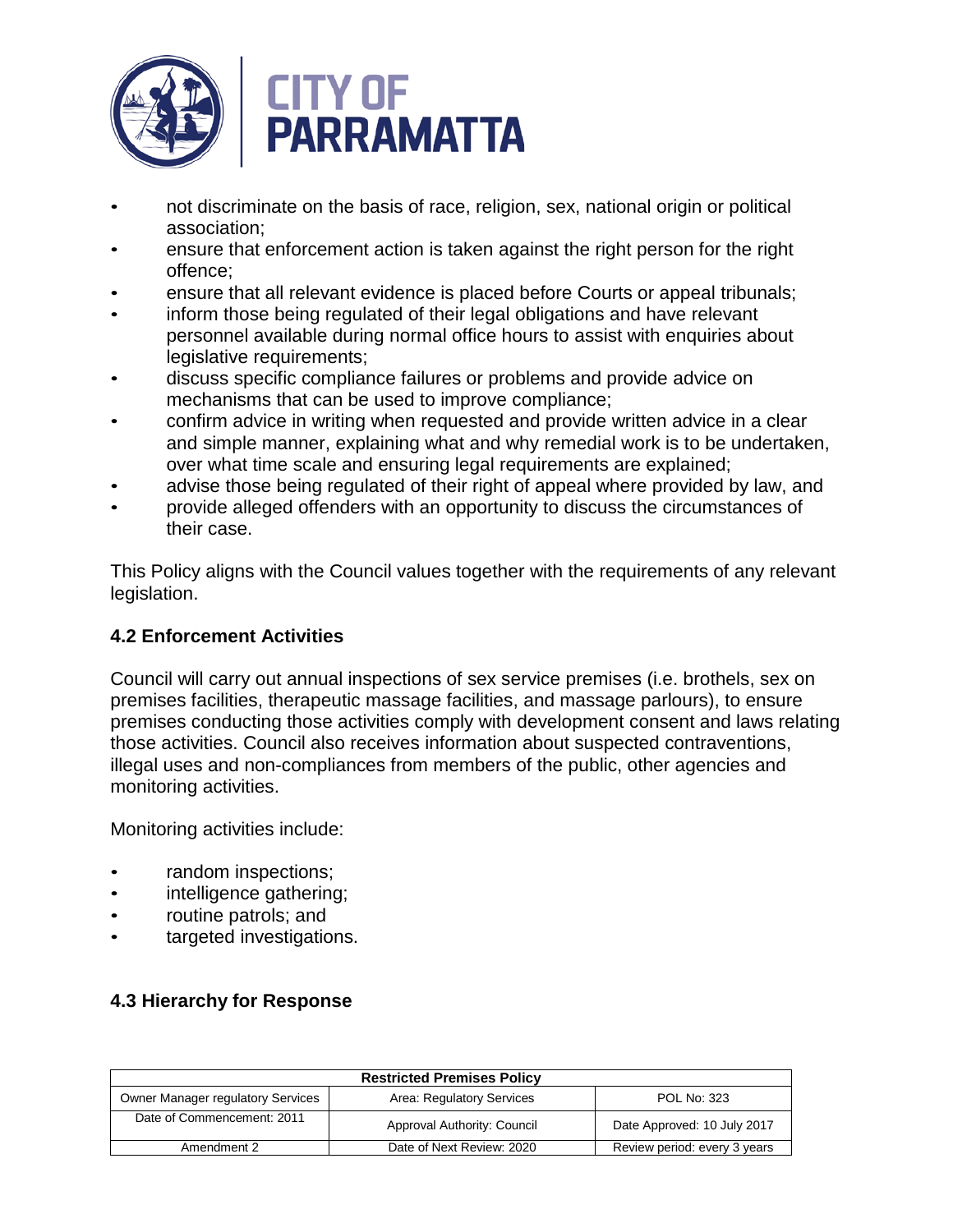

The following hierarchy details how incidents escalate from minor offences through to significant offences. To assist Council in determining the appropriate action required, premises are categorised as either Low Risk or High Risk:

# **4.3.1 Low Risk**

For Low Risk premises the hierarchy of actions includes:

(a) Technical Breaches – "Minor Offences" Verbal and Formal (written) warnings.

A technical breach is where a condition of development consent is not being complied with such as the hours of operation or number of persons on the premises.

A verbal direction can be given in circumstances where a technical breach exists and the alleged offender immediately:

- cooperates by proceeding to take steps to comply with the informal request;
- takes action to rectify the problem which is the subject of the verbal direction at the time of the request / inspection;

A verbal direction would also be appropriate in circumstances where a technical breach exists and prosecution is unlikely if the person fails to comply.

As many verbal directions as are required can be issued against one site, however a further judgement call will need to be made. If for example a Council staff member requires the premises to close, cease operating as they are open outside of the approved times and they only comply for that day and they are found that this has not ceased the daily operational requirement, this should then escalate to a formal warning and legal enforcement.

Formal warnings will be issued when the operator has complied with the verbal direction but has not show any contrition or the Council staff member considers that the incidence would likely reoccur.

A formal warning will also be used if:

- there has been an unsatisfactory response to an informal request;
- the alleged offender is uncooperative or past experience indicates that the they are unlikely to comply unless a formal notice is issued;

| <b>Restricted Premises Policy</b>        |                             |                              |
|------------------------------------------|-----------------------------|------------------------------|
| <b>Owner Manager regulatory Services</b> | Area: Regulatory Services   | POL No: 323                  |
| Date of Commencement: 2011               | Approval Authority: Council | Date Approved: 10 July 2017  |
| Amendment 2                              | Date of Next Review: 2020   | Review period: every 3 years |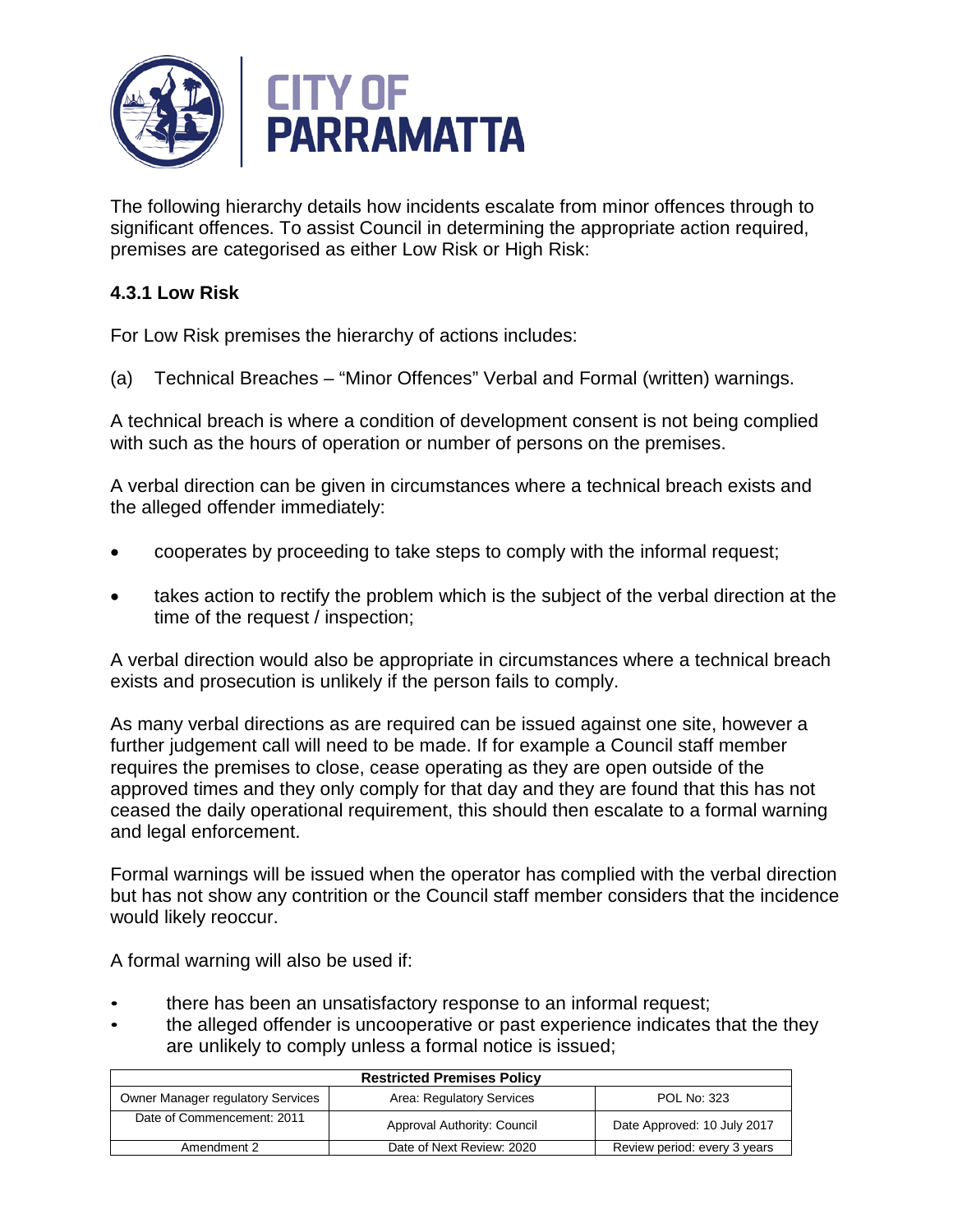

- the Council staff member requests information or records from a third party who may be concerned about their privacy or confidentiality obligations.
- The statutory requirement to provide the information or documents will protect the addressee against liability for a breach of privacy or confidentiality.

Formal warnings will be formally recorded and kept in Council Records Management system.

A copy of the formal warning will be posted, faxed or emailed to the person who, in the opinion of the officer, is in possession of the approval.

All formal warnings must:

- be addressed to the correct legal entity (e.g.an individual or a corporation);
- state clearly what the warning is being given for and required action;
- give the addressee reasonable time to comply; and
- be signed by an authorised council officer.

If on returning to premises after a formal warning has been issued and the recommended action has not been taken, the Council staff member may elevate the action to appropriate legal enforcement.

(b) Penalty Infringement Notices

Council has the discretion to issue Penalty Infringement Notices for offences under applicable laws (including the Environmental Planning and Assessment Act). This discretion should be exercised in cases where the matter is not considered serious enough to warrant a Court imposed penalty/order however the breach does warrant punitive action.

(c) Notices and Orders

Council has the power to issue a wide range of notices and orders.

Council staff may use the enforcement provisions of the Environmental Planning and Assessment Act and related laws to regulate breaches through notices and orders.

| <b>Restricted Premises Policy</b>        |                             |                              |
|------------------------------------------|-----------------------------|------------------------------|
| <b>Owner Manager regulatory Services</b> | Area: Regulatory Services   | <b>POL No: 323</b>           |
| Date of Commencement: 2011               | Approval Authority: Council | Date Approved: 10 July 2017  |
| Amendment 2                              | Date of Next Review: 2020   | Review period: every 3 years |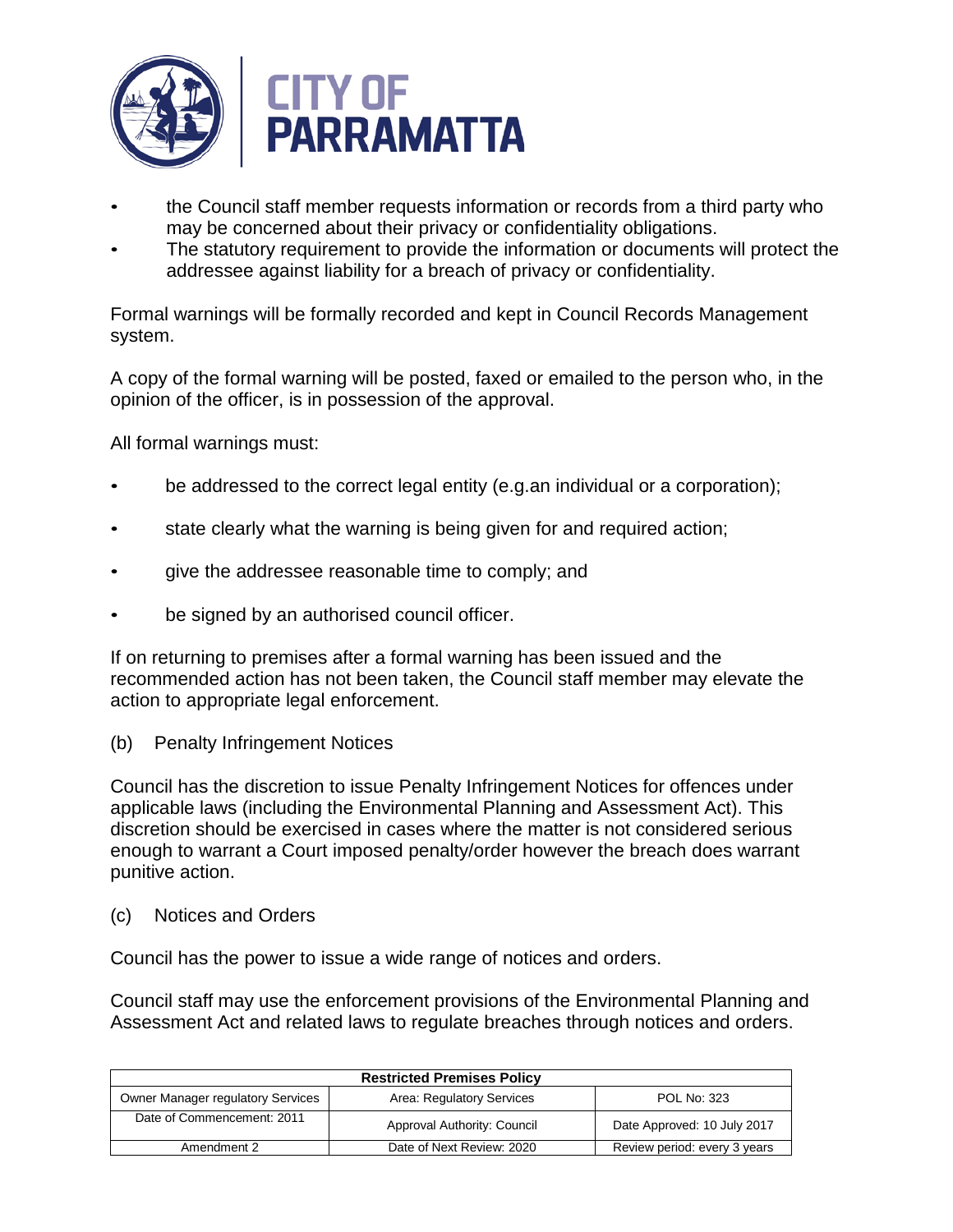

A notice or order may impose requirements on the addressee which may lead to prosecution if they fail to comply. Therefore, before deciding to issue a notice or order, it is important to consider whether the circumstances merit this course of action or whether an informal request is more approproiate.

Where a person is afforded the right to make representations to a notice, Council will require those representations to be made in writing. This ensures representation documents can be recorded and filed in Council's record system. After written representations are considered, representations in person may be made if Council deems appropriate. Council will respond to all representations in writing.

(d) Brothel Closure Orders

Brothel closure orders shall only be issued on premises where Council is able to prove the existence of unauthorised prostitution. Brothel closure orders may be used to regulate an unauthorised use of a premise or to bring premises into compliance with its development consent. Brothel closure orders shall be issued for serious breaches which are unable to be rectified immediately or where there is a demonstrated pattern of disregard for the conditions of development consent.

## **4.3.2 High Risk**

Council will take a 'zero tolerance' approach to High Risk Premises. The following hierarchy of actions will assist Council staff in the performance of their duties in relation to High Risk premises:

(a) Penalty Infringement Notices

Council has the discretion to issue Penalty Infringement Notices for offences under the Environmental Planning and Assessment Act and related laws. This discretion should be exercised in cases where the matter is not considered serious enough to warrant a Court imposed penalty/order, however, the breach does warrant punitive action.

(b) Notices and Orders

Council has the power to issue a wide range of other notices and orders.

Council staff may use the enforcement provisions of the Environmental Planning and Assessment Act and related laws to regulate breaches through notices and orders.

| <b>Restricted Premises Policy</b>        |                             |                              |
|------------------------------------------|-----------------------------|------------------------------|
| <b>Owner Manager regulatory Services</b> | Area: Regulatory Services   | <b>POL No: 323</b>           |
| Date of Commencement: 2011               | Approval Authority: Council | Date Approved: 10 July 2017  |
| Amendment 2                              | Date of Next Review: 2020   | Review period: every 3 years |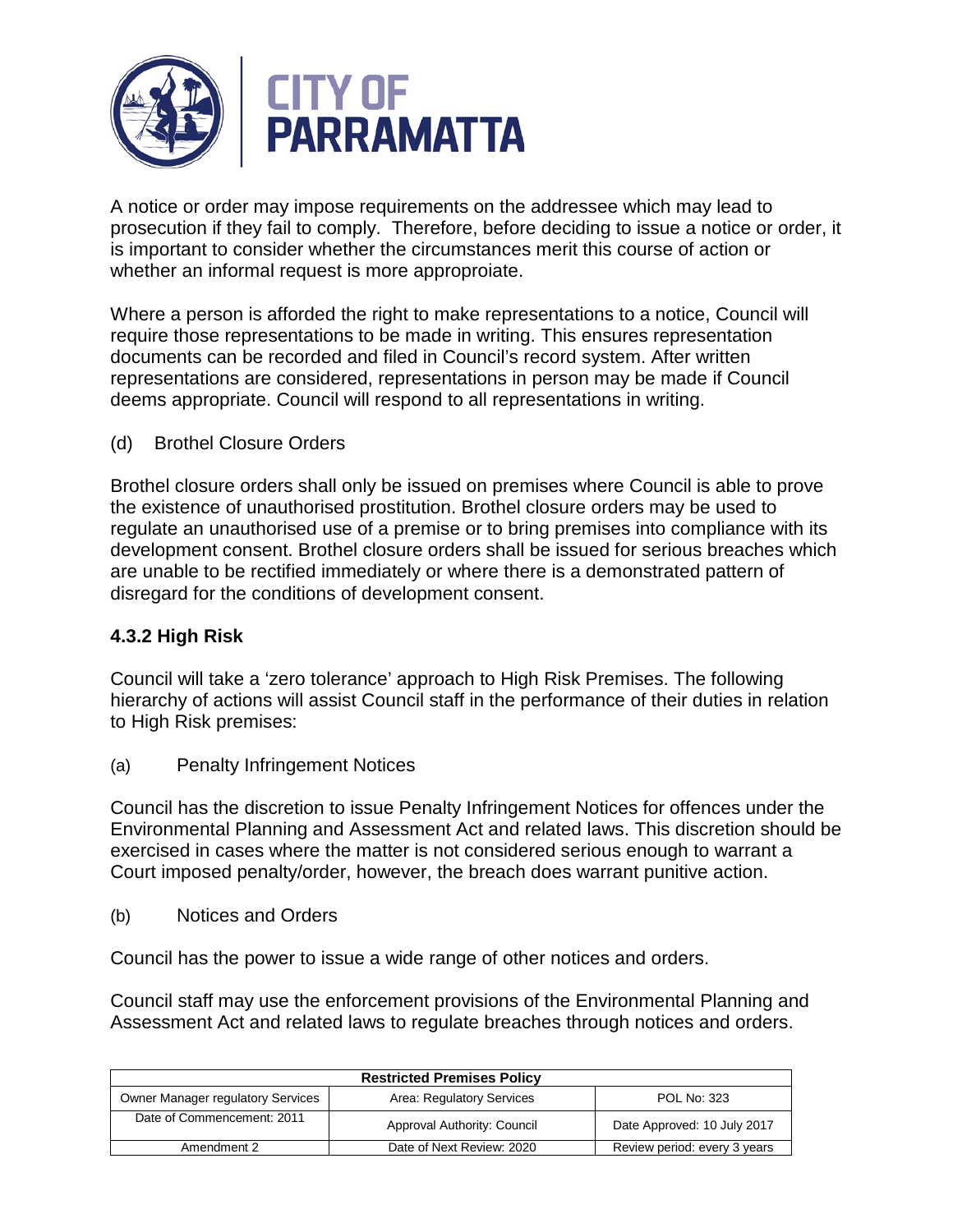

A notice or order may impose requirements on the addressee which may lead to prosecution if they fail to comply. Therefore, before deciding to issue a notice or order, it is important to consider whether the circumstances merit this course of action or whether an informal request is more approporate.

Where a person is afforded the right to make representations to a notice, Council requires those representations to be made in writing. This ensures representation documents can be recorded and filed in Council's record system. After written representations are considered, representations in person may be made if Council deems appropriate. Council will respond to all representations in writing.

(c) Brothel Closure Orders

Brothel closure orders shall only be issued on premises where Council is able to prove the existence of prostitution as defined under legislation. Brothel closure orders may be used to regulate an unauthorised use of a premise or to bring a premise into compliance with its development consent. Brothel closure orders shall be issued for serious breaches which are unable to be rectified immediately or where there is a demonstrated pattern of disregard for the conditions of development consent.

(d) Court Attendance Notice

Court attendance notices will be issued in the most serious of cases, where previous enforcement by other methods have failed to provide a desired outcome.

NOTE: Council can at any time increase the number of times sex premises are inspected every year if operational requirements dictates. Operational requirements include but are not limited to premises being found to regularly breach the applicable legislation and/or development approval, new information indicating breaches may occur at the premises etc.

## **4.4 Managing Complaints**

## **4.4.1 Access to Information**

Council staff have access to a wide range of information concerning Brothels and Related Sex Use premises both during and after normal office hours. Council will manage all data and will ensure that it is accessible after hours to Council staff who require such access to adequately carry out their duties.

| <b>Restricted Premises Policy</b>        |                             |                              |
|------------------------------------------|-----------------------------|------------------------------|
| <b>Owner Manager regulatory Services</b> | Area: Regulatory Services   | POL No: 323                  |
| Date of Commencement: 2011               | Approval Authority: Council | Date Approved: 10 July 2017  |
| Amendment 2                              | Date of Next Review: 2020   | Review period: every 3 years |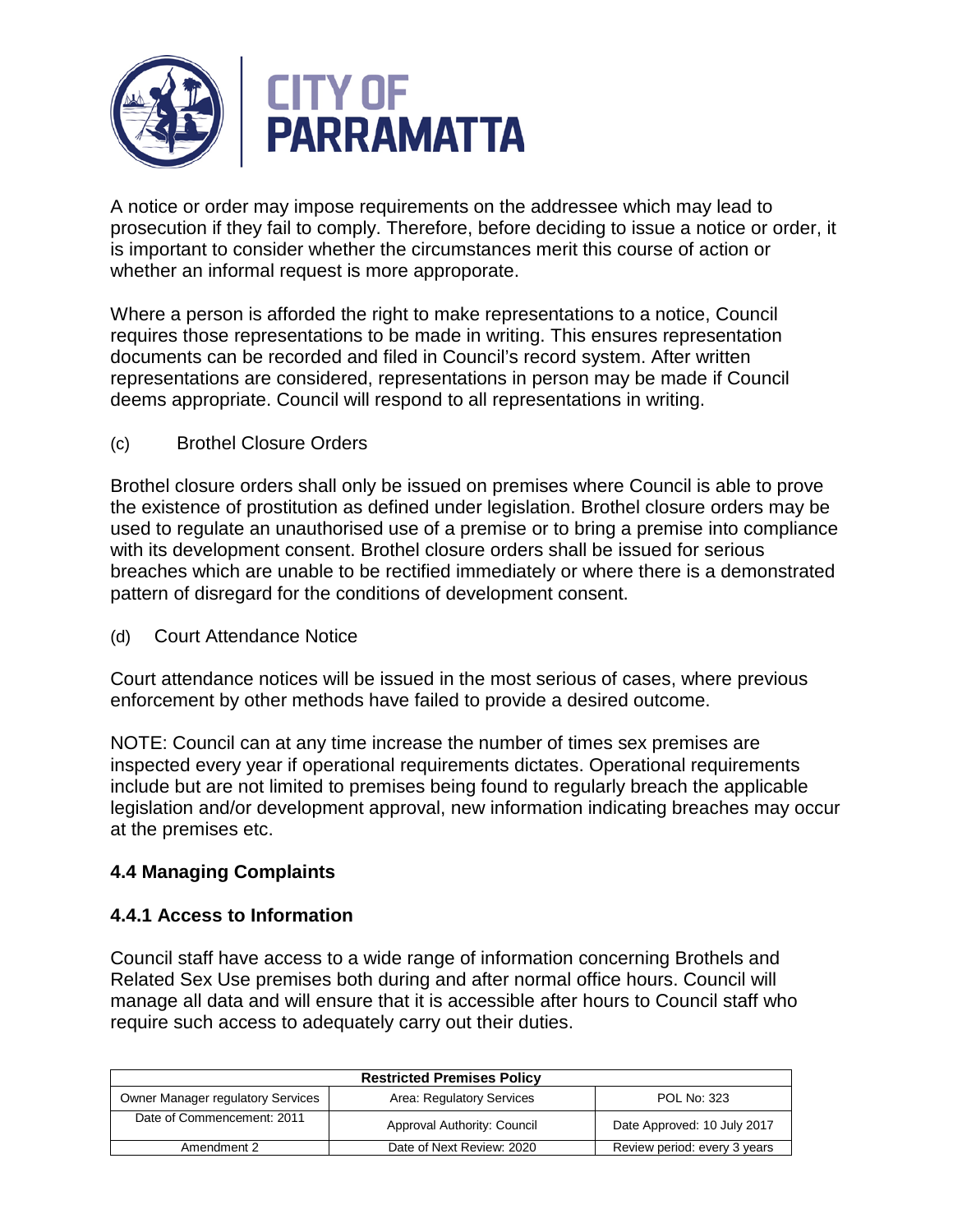

# **4.4.2 Customer Request Management System (CRMS)**

People involved in the receipt of complaints must have good quality guidance as to where those complaints are to be directed.

As a guide:

- All verbal complaints shall be registered in Council's Customer Service Management System (Pathway).
- All written complaints shall be registered by Council's electronic records management system (TRIM).

## **4.4.3 Council Staff Conducting Inspections High Risk Premises**

Council staff will inspect all complaints and routine random inspections of High Risk Premises with a minimum of 3 staff. The Council staff shall include an officer with the relevant qualifications and skills, and at least one female staff shall be part of the 3 person team.

## **4.4.4 Low Risk Premises**

Council staff will inspect all complaints and routine random inspections of Low Risk Premises with a minimum of 2 staff. The staff shall include at least one officer with the relevant qualifications and skills.

## **4.4.5 Matters for Consideration**

During an inspection of a Brothel or a Related Sex Use premises Council staff may take a holistic approach to the investigation. This may include, but is not limited to, the following:

- Fire Safety Issues;
- Public Health Issues:
- Compliance with Conditions of Consent; and
- Inter-agency joint operations.

| <b>Restricted Premises Policy</b>        |                             |                              |
|------------------------------------------|-----------------------------|------------------------------|
| <b>Owner Manager regulatory Services</b> | Area: Regulatory Services   | POL No: 323                  |
| Date of Commencement: 2011               | Approval Authority: Council | Date Approved: 10 July 2017  |
| Amendment 2                              | Date of Next Review: 2020   | Review period: every 3 years |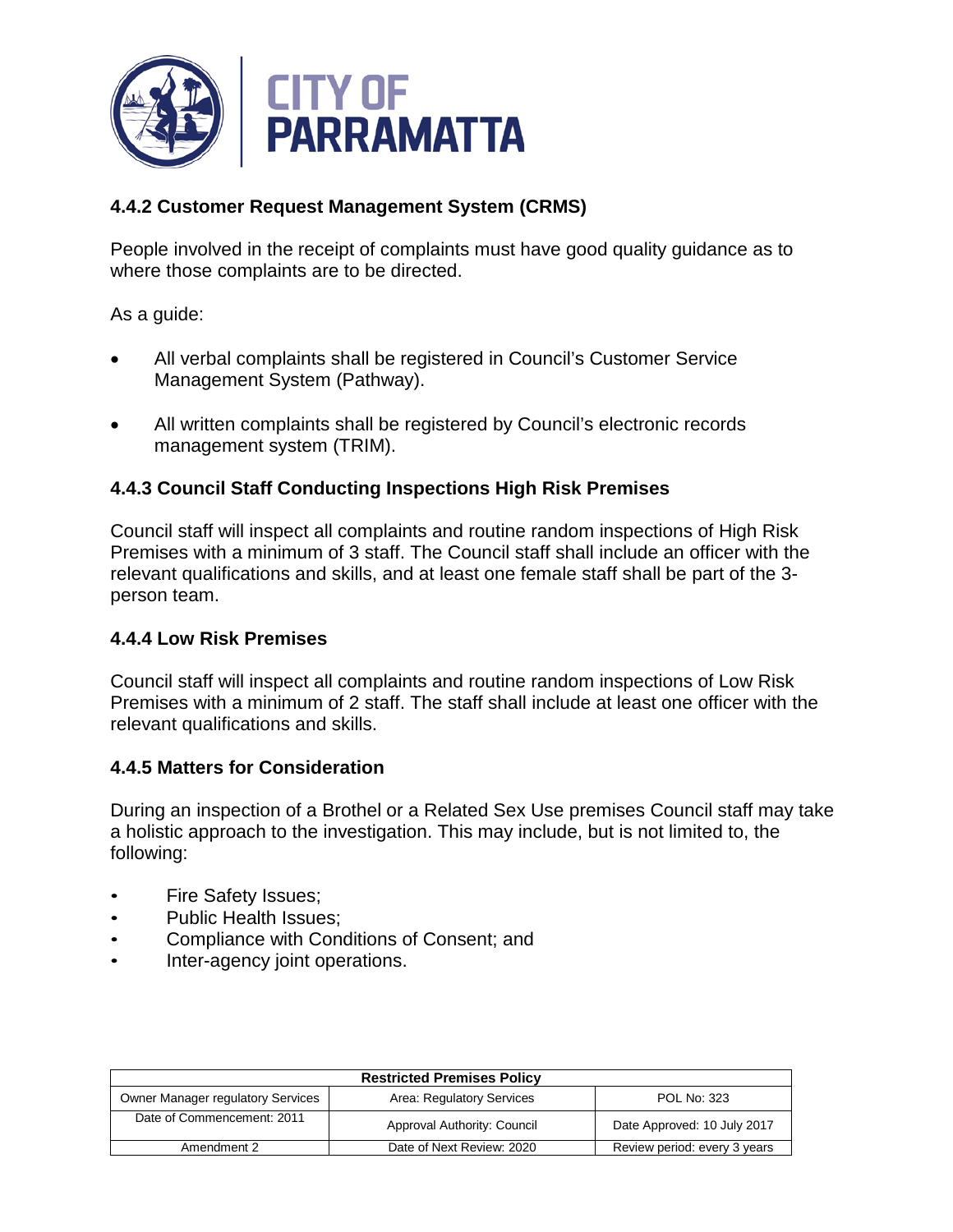

#### **4.4.6 Inspection Records**

All inspections shall be recorded in a format determined by the relevant approved procedures to capture the method of entry and for staff records.

A written file note shall also be undertaken for each inspection and all information shall be electronically stored in a secure location within Councils Record's Management system.

## **4.4.7 Reporting**

Complaints or information about suspected premises can be lodged with the Council's Customer Service Centre on:

Telephone: 9806 5050 Facsimile: 9806 5903 E-mail: Council@cityofparramatta.nsw.gov.au

Anonymous complaints will be investigated where there is the potential for a serious risk to health, safety or the environment and sufficient details of the incidence and address are provided to identify and investigate the matter.

All reports of investigations are strictly confidential. However, information may generally be made available about the outcome of investigations and the reasons for decisions provided the information will not cause harm to an informant, witness, or the alleged offender; or significantly prejudice the administration of justice.

#### **4.4.8 Authorisations**

Council will delegate authority and authorise certain Council staff under relevant legislation in order for them to carry out their investigative duties and take necessary action.

All authorised Council staff who carry out inspections on private land will:

- Have delegation to enter the premises and carry out investigations as specified in Councils delegations; and
- Be authorised by Council where this is required by specific legislation to permit inspections on private property; and
- Carry photographic identification demonstrating authorisation to enter private property under the relevant legislation; and

| <b>Restricted Premises Policy</b>        |                             |                              |
|------------------------------------------|-----------------------------|------------------------------|
| <b>Owner Manager regulatory Services</b> | Area: Regulatory Services   | POL No: 323                  |
| Date of Commencement: 2011               | Approval Authority: Council | Date Approved: 10 July 2017  |
| Amendment 2                              | Date of Next Review: 2020   | Review period: every 3 years |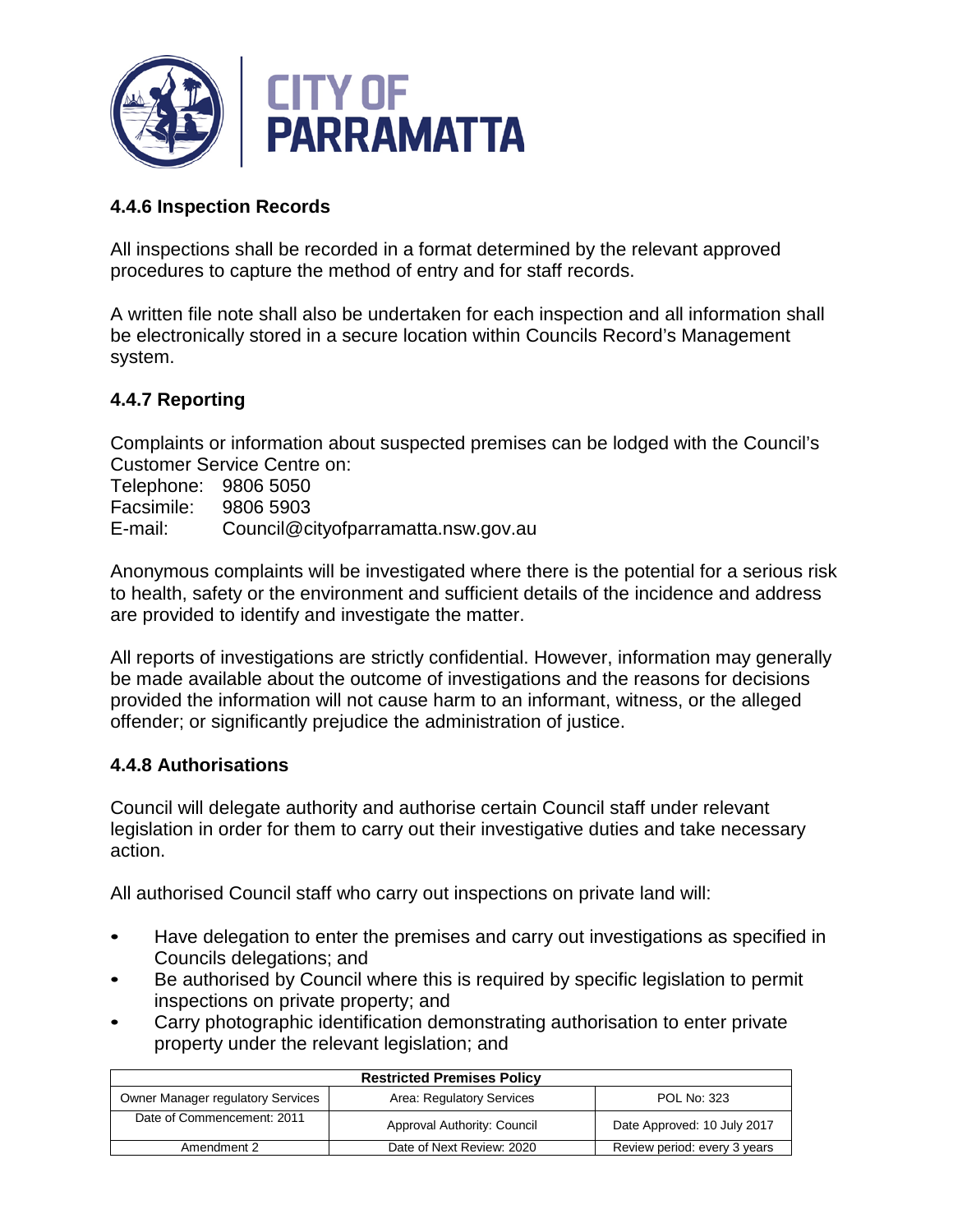

Be conscious of any requirements relating to work, health and safety.

#### **4.4.9 Fees**

Section 608 of the Local Government Act allows Council to charge and recover an approved fee for providing a service in connection with the exercise of the Council's regulatory functions (including receiving an application for approval, granting an approval, making an inspection and issuing a certificate).

Where inspections of premises are reasonably necessary to determine if an approval has been complied with:

- a. an approved fee may be charged for such an inspection;
- b. an approved fee may not be charged for such an inspection before the approval Is granted; and
- c. an approved fee may not be charged for the inspection of anything for which the council relies on a certificate under section 93 of the Local Government Act that the thing has been done in compliance with the approval.

Council has the ability to charge an administration fee or a fee for service (that is, an inspection fee for each inspection undertaken). In the interest of providing a fair and equitable service which delivers value for money, fees will only be charged for each inspection undertaken. Council may charge either a Monitoring Fee or an Enforcement Fee.

Council will only charge the Monitoring Fee for inspections of premises undertaken on a routine basis as part of Council's Restricted Premises Monitoring program.

Where breaches of the development consent, or any other matters requiring follow up action are identified, the subsequent follow up inspection(s) will be subject to the Enforcement Fee. These actions may include: following up on Notices and Orders, issuing Penalty Infringement Notices or instigating legal action.

The quantum of the Monitoring Fee and the Enforcement Fee are set out in Council's Fees and Charges that form part of the operational plan adopted by Council on an annual basis.

| <b>Restricted Premises Policy</b>        |                             |                              |
|------------------------------------------|-----------------------------|------------------------------|
| <b>Owner Manager regulatory Services</b> | Area: Regulatory Services   | <b>POL No: 323</b>           |
| Date of Commencement: 2011               | Approval Authority: Council | Date Approved: 10 July 2017  |
| Amendment 2                              | Date of Next Review: 2020   | Review period: every 3 years |

#### **4.5 Legal Process**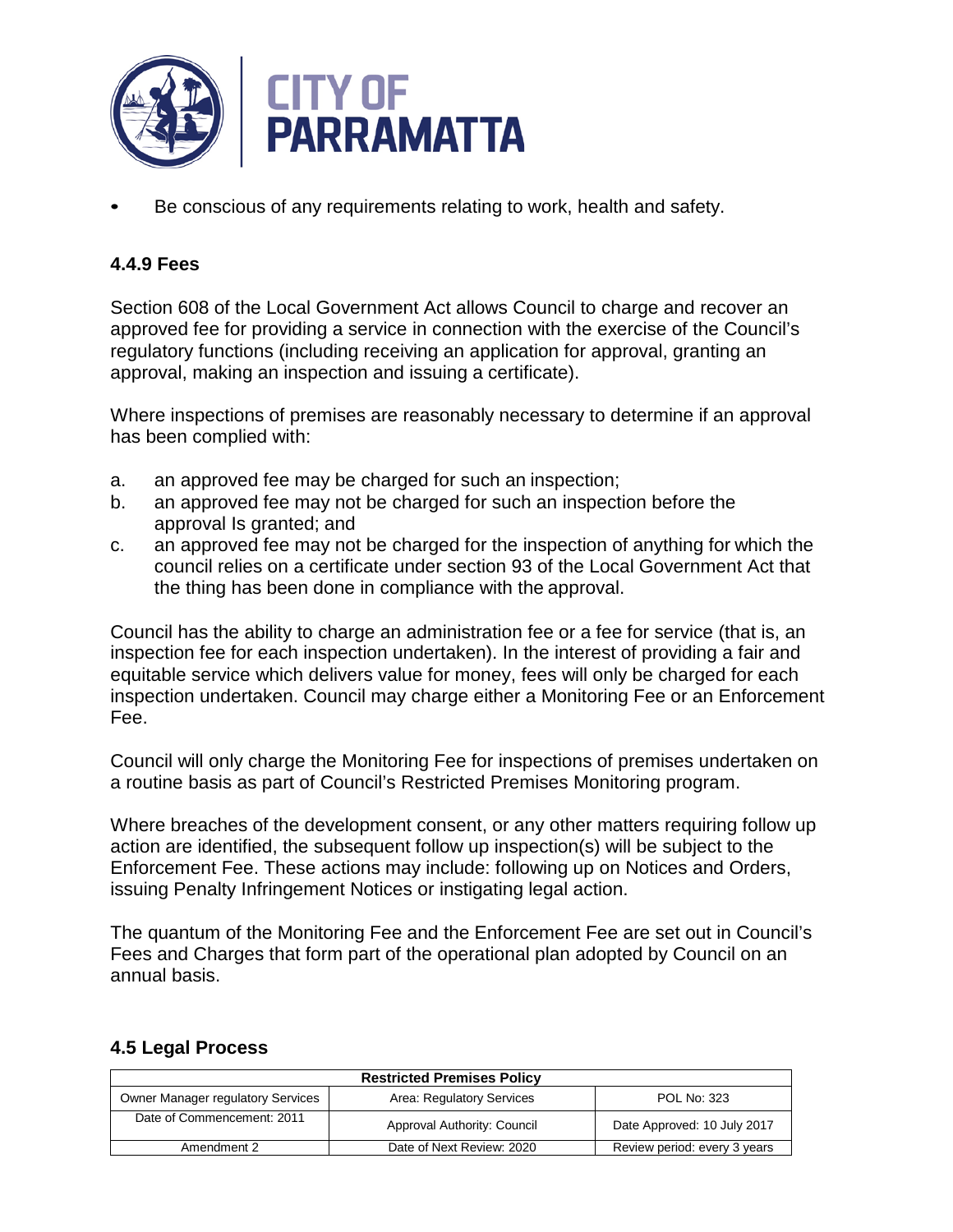

# **4.5.1 Civil Proceedings**

Civil proceedings may be brought in the Land and Environment Court or the Local Court to remedy or restrain serious breaches of law, including threatened or anticipated breaches.

## **4.5.2 Prosecution Procedures**

Criminal proceedings may be commenced where there is sufficient evidence to prove beyond reasonable doubt that a serious offence has been committed.

If Council staff consider prosecution to be the most appropriate course of action preliminary advice should be sought from Council's Legal Services and, if sufficient evidence has been gathered, a report should be prepared and submitted to the Council.

Where prosecution has been selected as the appropriate option, Council will not necessarily proceed against all those who may be potentially liable under the legislation.

The general principles that will be applied are that proceedings will be instituted against those who are primarily responsible for the offence and where offences are committed by employees, agents or officers of a corporation in the course of their employment, proceedings will usually be instituted against the corporation.

In taking action against employees their compliance with management procedures or directions will be taken into consideration. Action will normally only be taken against the directors of corporations where there is a failure to exercise due diligence or where there is evidence linking a director or manager with the corporation's illegal activity.

For some offences, legal proceedings must be commenced no later than 2 years after the alleged offence occurs. However, all matters will be prepared for hearing as soon as possible.

The charge or charges laid will appropriately reflect the nature and extent of the alleged offences.

Legal proceedings may be conducted in the Local Court or the Land and Environment Court. The maximum fines that can be imposed by the local Court is less than those

| <b>Restricted Premises Policy</b>        |                             |                              |
|------------------------------------------|-----------------------------|------------------------------|
| <b>Owner Manager regulatory Services</b> | Area: Regulatory Services   | <b>POL No: 323</b>           |
| Date of Commencement: 2011               | Approval Authority: Council | Date Approved: 10 July 2017  |
| Amendment 2                              | Date of Next Review: 2020   | Review period: every 3 years |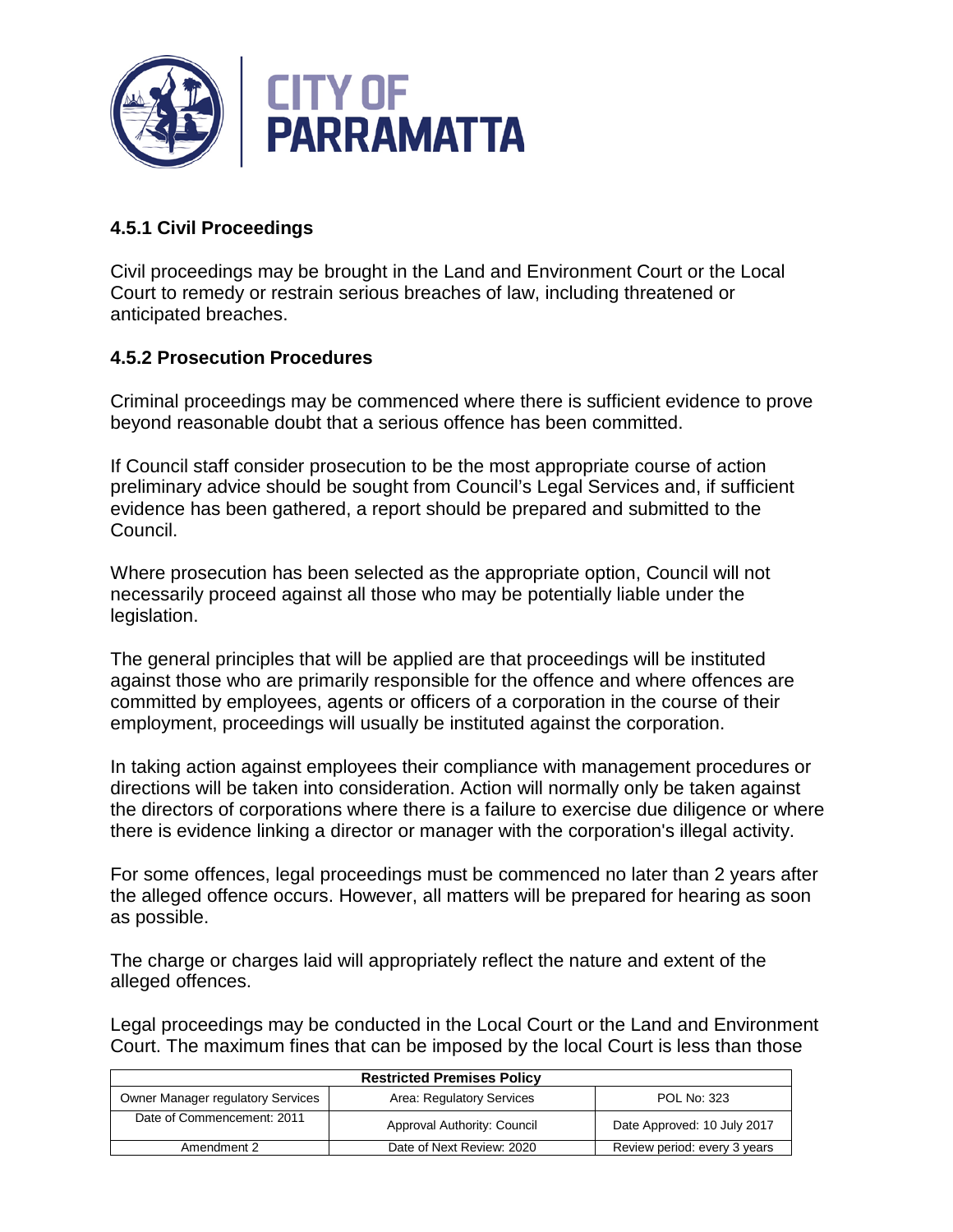

which can be imposed by the Land and Environment Court. This issue is a consideration in deciding which Court legal proceedings may be taken.

#### **4.5.3 Penalty Infringement Notices**

A Penalty Infringement Notice can be issued for a breach under the Environmental Planning and Assessment Act or other relevant laws depending on the circumstances of the incident.

#### **4.5.6 Grievances**

Any person who is aggrieved by a decision can contact Council staff to discuss the decision.

Formal complaints can be lodged with Council by mail, fax or e-mail:

| Mail:      | The Chief Executive Officer         |
|------------|-------------------------------------|
|            | City of Parramatta                  |
|            | Council                             |
|            | <b>PO BOX 32</b>                    |
|            | <b>PARRAMATTA NSW</b>               |
| Facsimile: | 9806 5903                           |
| E-mail:    | Council@cityofparramatta.nsw.gov.au |

#### **4.6 Privacy**

Council must observe the Information Protection Principles set out in the *Privacy and Personal Information Protection Act 1998*.

Personal information may be shared with other agencies for law enforcement purposes and Council will share such information where appropriate.

#### **4.7 Audit and Probity**

Regular audits will be undertaken on a random sample of complaints investigated. These audits are to be carried out by an independent person/agency including, but not limited to, Council's internal audit and review section, and/or independent officers from other local government areas.

| <b>Restricted Premises Policy</b>        |                             |                              |  |
|------------------------------------------|-----------------------------|------------------------------|--|
| <b>Owner Manager regulatory Services</b> | Area: Regulatory Services   | <b>POL No: 323</b>           |  |
| Date of Commencement: 2011               | Approval Authority: Council | Date Approved: 10 July 2017  |  |
| Amendment 2                              | Date of Next Review: 2020   | Review period: every 3 years |  |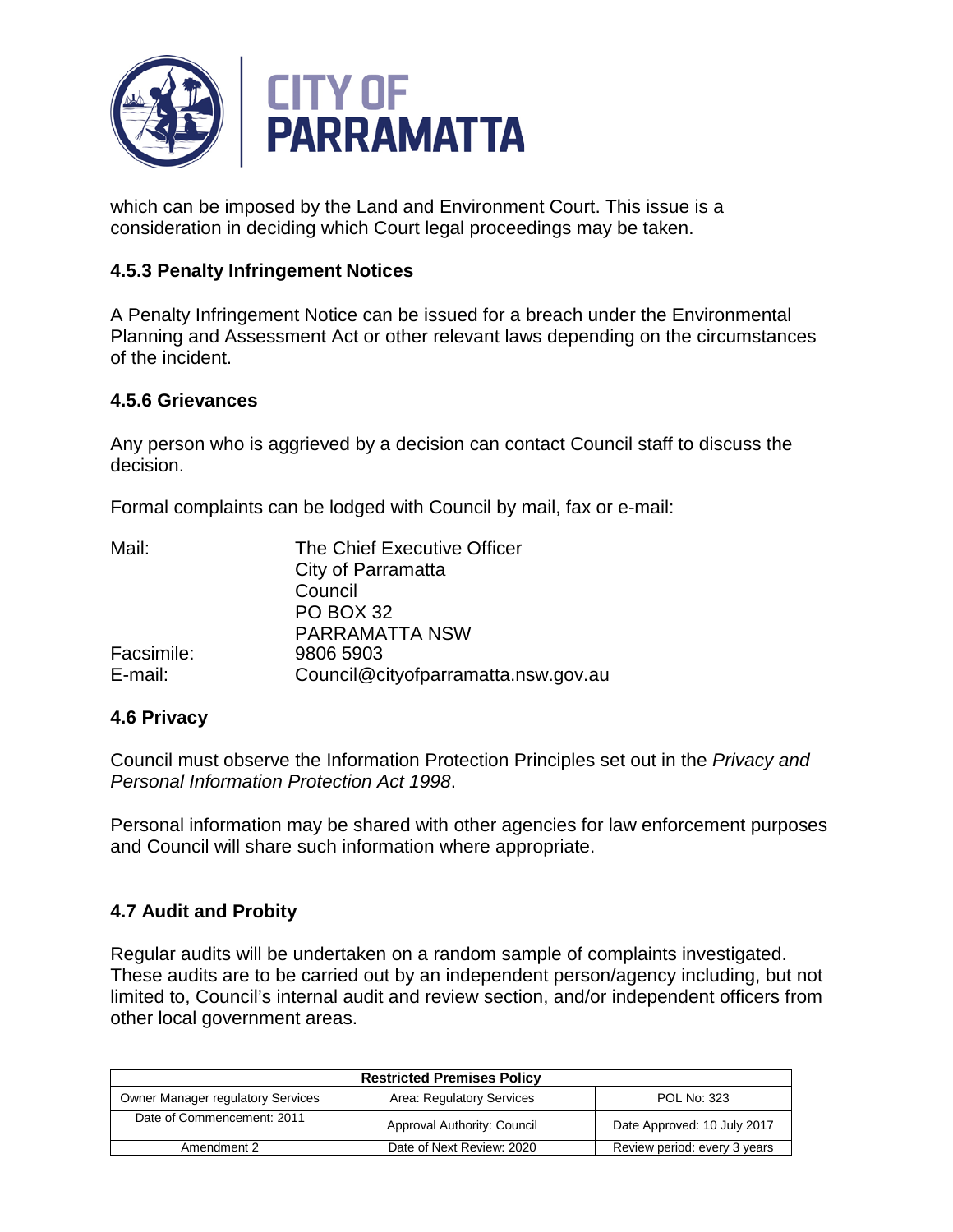

Regular meetings shall also be conducted with Council's Senior Management, Internal Audit and Review and Legal Services Manager regarding the inspection program for premises covered by this Policy.

# **5. Definitions**

In this Policy:

*Brothel* means premises:

- (a) habitually used for the purposes of prostitution; or
- (b) that have been used for the purposes of prostitution and are likely to be used again for that purpose; or
- (c) that have been expressly or implicitly;
	- (i) advertised (whether by advertisements in or on the premises, newspapers, directories or the internet or by other means), or
	- (ii) represented, as being used for the purposes of prostitution, and that are likely to be used for the purposes of prostitution (and premises may constitute a Brothel even though used by only one prostitute for the purposes of prostitution).

*Enforcement Fee* means the fee charged by Council in connection with the inspections of premises that are undertaken for the purposes of taking enforcement action as a result of non-compliance with development consent or offence under laws relating to the use and occupation of the premises or both.

*High Risk Premises* means any premises that Council staff consider have a high risk of non-compliance with development consent, laws relating to occupation of the premises or both and such premises may include (without limitation):

- (a) Brothels; or
- (b) premises that conduct massage parlour operations in relation to which:
	- (i) there are genuine concerns of unauthorised sex related activities occurring on the site; or

| <b>Restricted Premises Policy</b>        |                             |                              |  |
|------------------------------------------|-----------------------------|------------------------------|--|
| <b>Owner Manager regulatory Services</b> | Area: Regulatory Services   | POL No: 323                  |  |
| Date of Commencement: 2011               | Approval Authority: Council | Date Approved: 10 July 2017  |  |
| Amendment 2                              | Date of Next Review: 2020   | Review period: every 3 years |  |